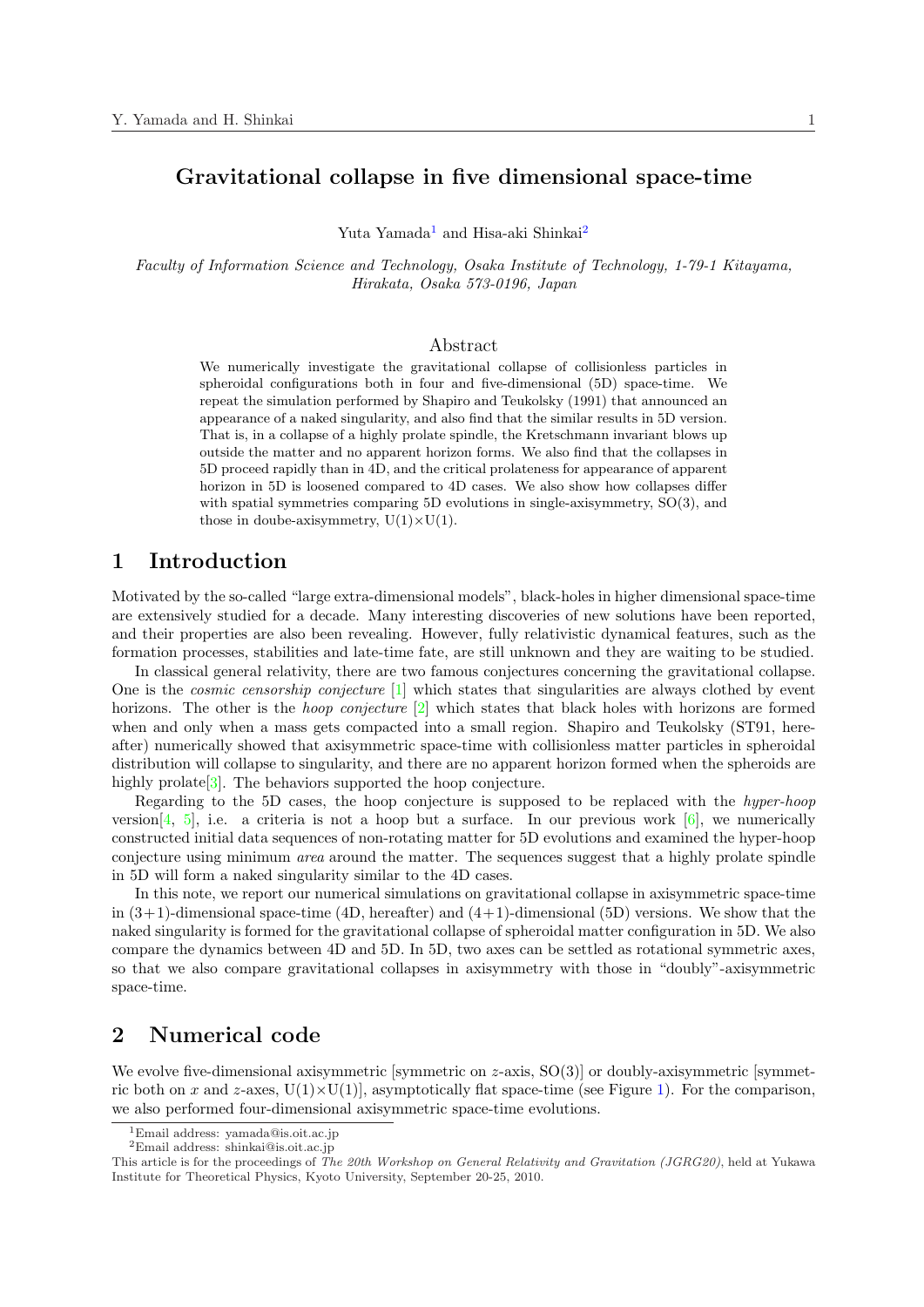<span id="page-1-0"></span>

 Figure 1: (above) we evolve five-dimensional (a) axisymmetric [SO(3)] or (b) double-axisymmetric  $[U(1) \times U(1)]$ , asymptotically flat space-time using the cartesian grid. the initial matter configuration is expressed with parameters *a* and *b*.

Figure 2: (right) Snapshots of 5D axisymmetric evolution with the initial matter distribution of  $b/M = 4$ [Fig.(a1) and (a2); model  $5DS\beta$  in Table 1] and 10  $[Fig. (b1)$  and  $(b2)$ ; model 5DS $\delta$ . The big circle indicates the location of the maximum Kretschmann invariant  $\mathcal{I}_{\text{max}}$  at the final time at each evolution.



We start our simulation from time symmetric and conformally flat initial data, which are obtained by solving the Hamiltonian constraint equations [6]. The asymptotical flatness is imposed throughout the evolution, which settles the fall-off condition to the metric as  $\sim 1/r$  for 4D cases and  $\sim 1/r^2$  for 5D cases.

The matter is described with 5000 collisionles[s p](#page-3-0)articles, which move along the geodesic equations. We smooth out the matter by expressing each particle with Gaussian density distribution function with its typical width is twice as much as the numerical grid. The particles are homogeneously distributed in a spheroidal shape, parametrized with *a* and *b* (Figure 1), or eccentricity  $e = \sqrt{1 - a^2/b^2}$ .

By imposing axisymmetry or double-axisymmetry, our model becomes practically a (2+1)-dimensional problem. We construct our numerical grids with the Cartesian coordinate  $(x, z)$ , and apply the so-called Cartoon method [7] to recover the symmetry of space-time.

The space-time is evolved using the Arnowitt-Deser-Misner (ADM) evolution equations. It is known that the ADM evolution equations excite an unstable mode (constraint-violation mode) in long-term simulations [8, 9]. However, we are free from this problem since gravitational collapse occurs within quite short time. By [mon](#page-3-0)itoring the violation of constraint equations during evolutions, we confirm that our numerical code has second-order convergence, and also that the simulation continues in stable manner. The results shown in this report are obtained with numerical grids,  $129\times129\times2\times2$ . We confirmed that higher resol[ution](#page-3-0) runs do not change the physical results.

We use the maximal slicing condition for the lapse function  $\alpha$ , and the minimal strain condition for the shift vectors  $\beta^i$ . Both conditions are proposed for avoiding the singularity in numerical evolutions [10], and the behavior of  $\alpha$  and  $\beta^i$  roughly indicates the strength of gravity, conversely. The iterative Crank-Nicholson method is used for integrating ADM evolution equations, and the Runge-Kutta method is used for matter evolution equations.

For discussing physics, we search the location of apparent horizon (AH), calculate the Kretschmann [inva](#page-3-0)riant  $(\mathcal{I} = R_{abcd}R^{abcd})$  on the spacial hypersurface.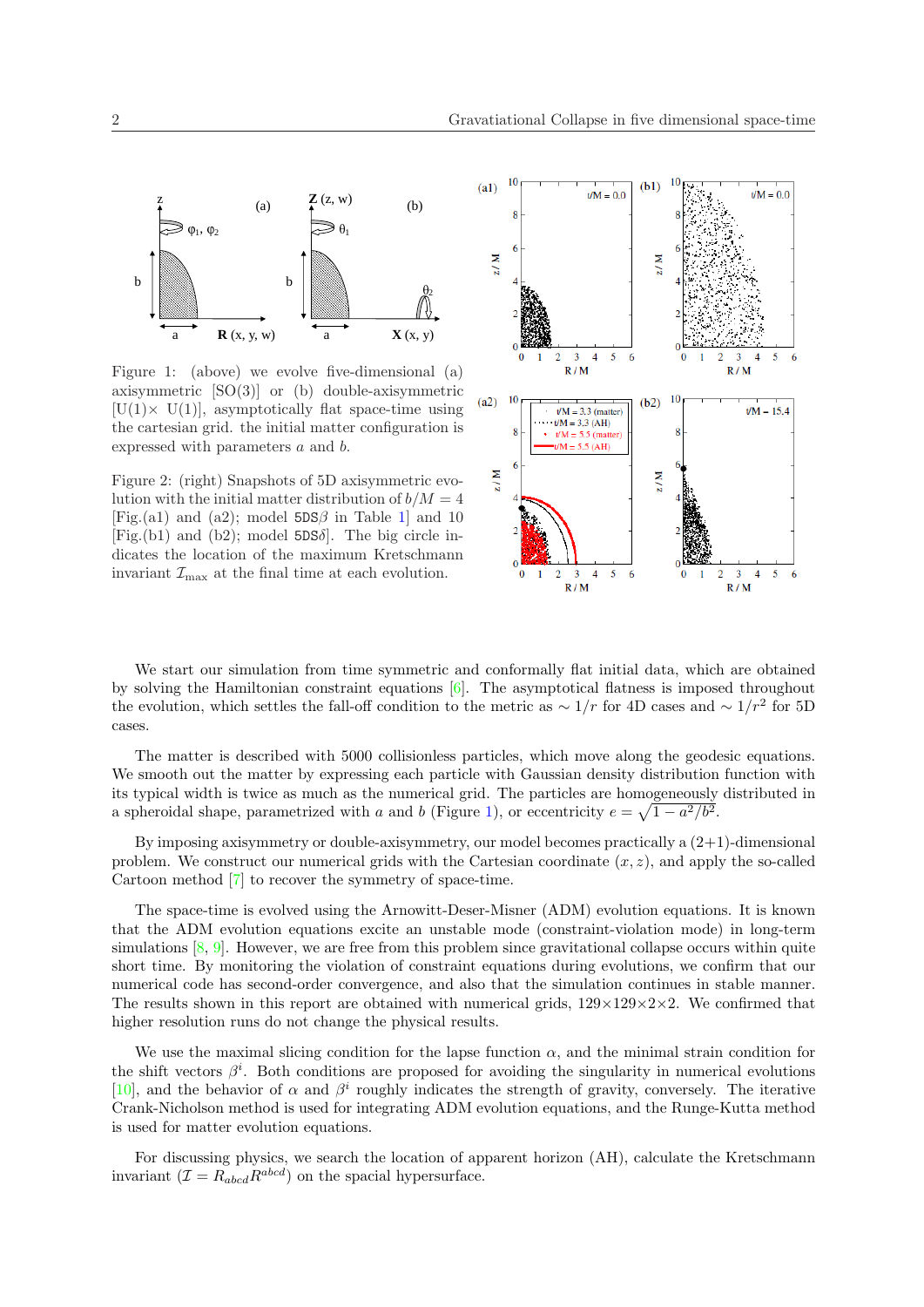<span id="page-2-0"></span>

| $b/M$ $(t = 0)$   | 2.50                   | 4.00                | 6.25                | 10.00            |
|-------------------|------------------------|---------------------|---------------------|------------------|
| 4D axisym.        | $4D\alpha$             | $4D\beta$           | $4D\gamma$          | $4D\delta$       |
|                   | AH-formed              | no                  | no                  | no               |
|                   | $e_{\rm AH} = 0.90$    |                     |                     |                  |
|                   | $e_f = 0.92$           | $e_f = 0.89$        | $e_f = 0.92$        | $e_f = 0.96$     |
| 5D axisym.        | $5DS\alpha$            | $5DS\beta$          | $5DS\gamma$         | $5DS\delta$      |
| SO(3)             | AH-formed              | AH-formed           | no                  | no               |
|                   | $e_{\text{AH}} = 0.88$ | $e_{\rm AH} = 0.88$ |                     |                  |
|                   | $e_{\rm f} = 0.82$     | $e_f = 0.84$        | $e_f = 0.88$        | $e_f = 0.96$     |
| $5D$ double       | $5DU\alpha$            | $5DU\beta$          | 5DU $\gamma$        | 5DU <sub>0</sub> |
| axisym.           | AH-formed              | AH-formed           | AH-formed           | no               |
| $U(1)\times U(1)$ | $e_{\rm AH} = 0.86$    | $e_{\rm AH} = 0.87$ | $e_{\rm AH} = 0.92$ |                  |
|                   | $e_f = 0.79$           | $e_f = 0.81$        | $e_f = 0.90$        | $e_f = 0.98$     |
|                   |                        |                     |                     |                  |

Table 1: Model-names and the results of their evolutions whether we observed AH or not. The eccentricity *e* the collapsed matter configurations is also shown;  $e_{\text{AH}}$ and *e*<sup>f</sup> are at the time of AH formed (if formed), and on the numerically obtained final hypersurface, respectively.

## **3 Results**

We prepare several initial data keeping the total ADM mass and the eccentricity of distribution,  $e = 0.9$ . By changing the initial matter distribution sizes, we observe the different final structures. Figure 2 shows snapshots of 5D axisymmetric evolutions of model  $b/M = 4$  and 10 (model  $5DS\beta$  and  $5DS\delta$ , respectively; see Table 1); the former collapses to a black hole while the latter collapses without AH formation.

All the models we tried result in forming a singularity (i.e., diverging *I*). We stop our numerical evolutions when the shift vector is not obtained with sufficient accuracy due to the large curvat[ur](#page-1-0)e. For model 5DS $\delta$ , we integrated up to the coordinate time  $t/M = 15.4$  and the maximum of the Kretschmann invariant  $\mathcal{I}_{\text{max}}$  becomes  $O(1000)$  on *z*-axis (see Figure 3), but AH is not formed.

When the initial matter is highly prolated, AH is not observed. This is consistent with 4D cases [3], and matches with the predictions from initial data analysis in 5D cases  $[5, 6]$ . The location of  $\mathcal{I}_{\text{max}}$  is on *z*-axis, and just outside of the matter. This is again the same with 4D cases [3]. The absence of AH with diverging *I* suggests a formation of naked singularity [in](#page-3-0) 5D.

In order to compare the results with 4D and 5D, we reproduce the results of ST91. We then find t[ha](#page-3-0)t the  $e = 0.9$  initial data with  $b/M = 10$  (model 4D $\delta$ ) collapses without fo[rmin](#page-3-0)g AH, and the code stops at the coordinate time  $t = 20.91$  with  $\mathcal{I}_{\text{max}} = 84.3$  on the *z*-axis  $(z/M = 6.1)$ ; [all](#page-3-0) the numbers match quite well with ST91. (Note that our slicing conditions and coordinate structure is not the same with ST91.)

We also performed 5D collapses with doubly-axisymmetric  $[U(1)\times U(1)]$  space-time. The matter and space-time evolve quite similar to 5D and 4D axisymmetric cases, but we find that the critical configurations for forming AH is different. Table 1 summarizes the main results of 4D and two 5D cases. We find that AH in 5D is formed in larger *b* initial data than 4D cases. This result is consistent with our prediction from the sequence of initial data [6]. AH criteria with initial *b* is loosened for 5D doublyaxisymmetric cases. We show the eccentricity,  $e_{\text{AH}}$  and  $e_{\text{f}}$ , which tell us that the doubly-axisymmetric assumption makes collapse less sharp when it forms AH, and makes collapse similar to 4D cases when it does not form AH. Table 1 indicates that the eccentricity itself is not a guiding measure for AH formation.

In Figure 4, we plotted  $\mathcal I$  $\mathcal I$  $\mathcal I$  at the point which gives  $\mathcal I_{\max}$  on the final hypersurface as a function of proper time. We see that 5D-collapse is proceeding rapidly than 4D collapses. We also see that collapses in doubly-axisymmetric space-time is proceeding slowly than single axisymmetric cases.

#### **4 Discussions**

In this paper, we reported our numerical study of gravitational collapses in 5D space-time. The collapsing behaviors are quite similar to the cases in 4D, but we also found that (a) 5D-collapses proceed rapidly than 4D-collapses, (b) AH appears in highly prolate matter configurations than 4D cases, (c) doublyaxisymmetric  $|U(1)\times U(1)|$  assumption makes collapse less sharp when it forms AH, and (d) the positive evidence for appearance of a naked singularity in 5D.

Up to this moment, we only checked the existence of apparent horizons, and not the event horizons. The system does not include any angular momentums. We are implementing our code to cover these studies.